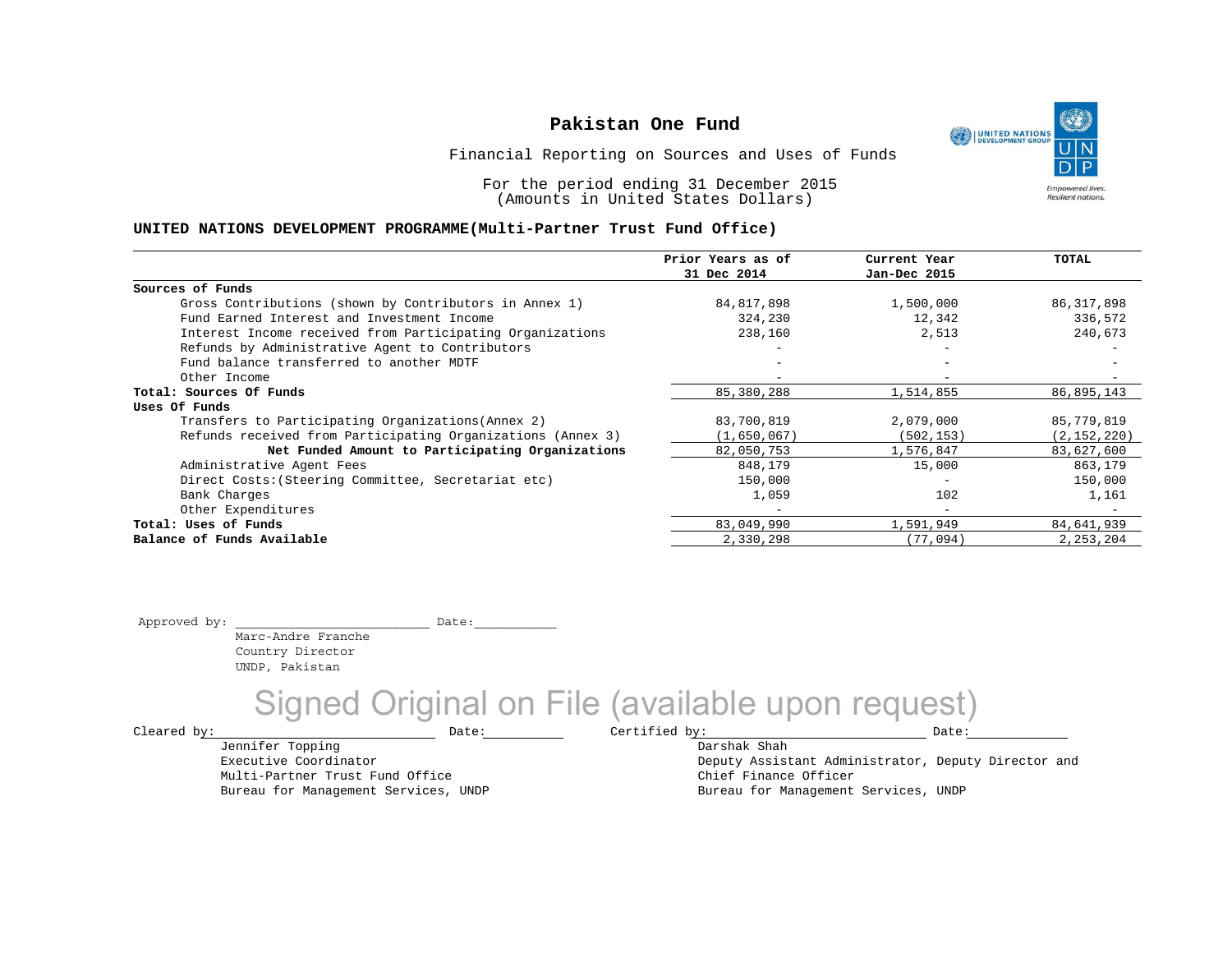

Financial Reporting on Sources and Uses of Funds

For the period ending 31 December 2015 (Amounts in United States Dollars)

### **UNITED NATIONS DEVELOPMENT PROGRAMME(Multi-Partner Trust Fund Office)**

#### **Annex - 1: Gross Contributions**

|                                | Prior Years as of | Current Year             | TOTAL        |
|--------------------------------|-------------------|--------------------------|--------------|
|                                | 31 Dec 2014       | Jan-Dec 2015             |              |
| Contributors                   |                   |                          |              |
| Australian Agency for Int'l De | 12,376,080        | $\overline{\phantom{0}}$ | 12,376,080   |
| DEPARTMENT FOR INT'L DEVELOPME | 3,238,118         | $\overline{\phantom{0}}$ | 3,238,118    |
| Delivering Results Together    | 1,500,000         | 1,500,000                | 3,000,000    |
| Expanded DaO Funding Window    | 23,981,000        | $\overline{\phantom{a}}$ | 23,981,000   |
| GOVERNMENT OF NETHERLANDS      | 7,811,680         | $\overline{\phantom{a}}$ | 7,811,680    |
| GOVERNMENT OF NORWAY           | 22,951,020        | $\overline{\phantom{0}}$ | 22,951,020   |
| GOVERNMENT OF SPAIN            | 12,000,000        | -                        | 12,000,000   |
| SWISS AGY FOR DEVELOPMENT & CO | 960,000           | $\overline{\phantom{0}}$ | 960,000      |
| Total: Contributions           | 84, 817, 898      | 1,500,000                | 86, 317, 898 |

## Signed Original on File (available upon request)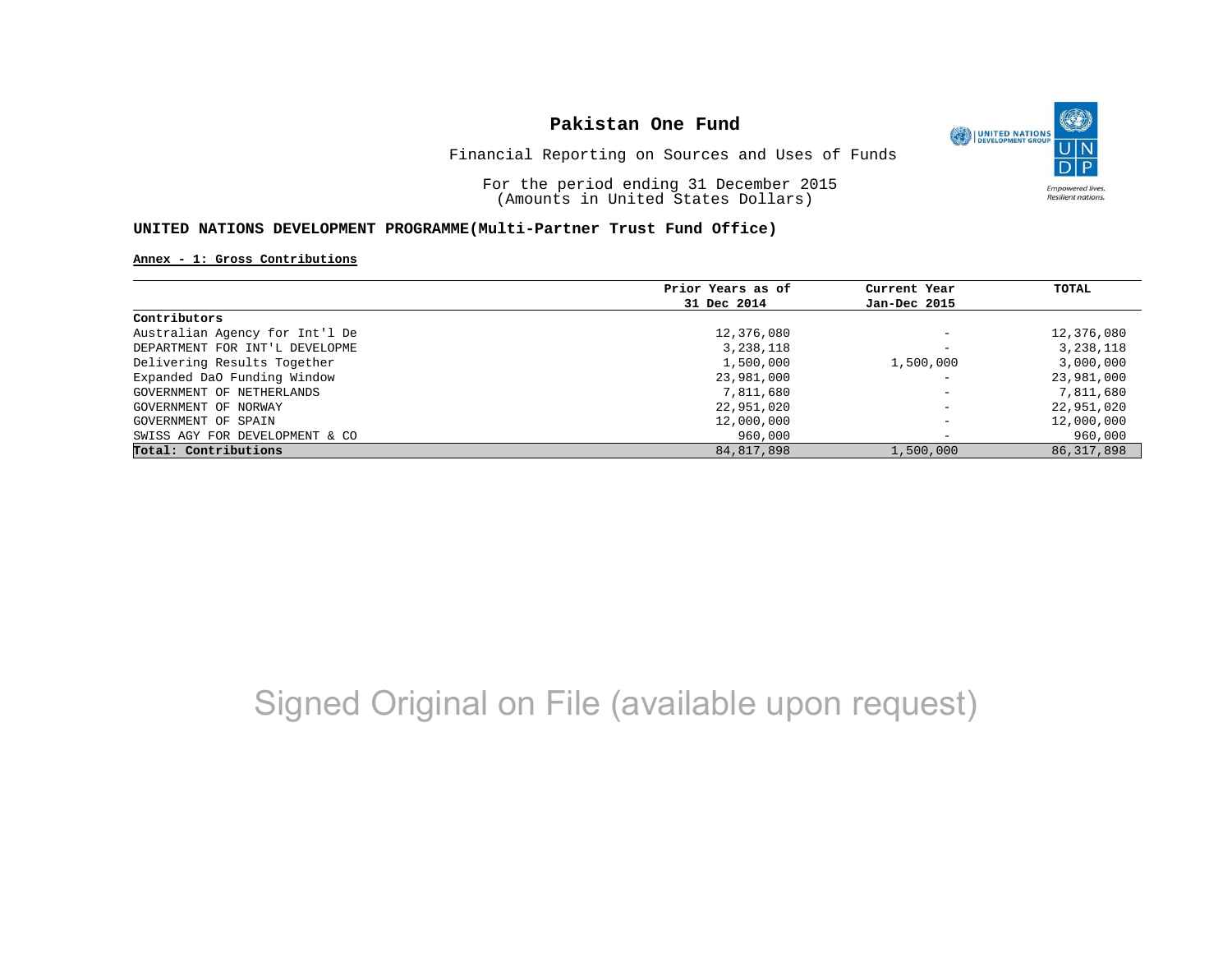

Financial Reporting on Sources and Uses of Funds

For the period ending 31 December 2015 (Amounts in United States Dollars)

#### **UNITED NATIONS DEVELOPMENT PROGRAMME(Multi-Partner Trust Fund Office)**

#### **Annex - 2: Transfers to Participating Organizations**

|                                                | Prior Years as of | Current Year             | TOTAL        |
|------------------------------------------------|-------------------|--------------------------|--------------|
|                                                | 31 Dec 2014       | Jan-Dec 2015             |              |
| FAO                                            | 2,576,471         | 297,000                  | 2,873,471    |
| ILO                                            | 2,663,772         | 99,000                   | 2,762,772    |
| IOM                                            | 619,800           |                          | 619,800      |
| UNAIDS                                         | 427,816           | $\overline{\phantom{m}}$ | 427,816      |
| <b>UNDP</b>                                    | 12,884,586        | 594,000                  | 13,478,586   |
| UNEP                                           | 160,000           | $\qquad \qquad -$        | 160,000      |
| UNESCO                                         | 5,867,200         | $\overline{\phantom{m}}$ | 5,867,200    |
| UNFPA                                          | 10,523,796        | $\qquad \qquad -$        | 10,523,796   |
| UNHABITAT                                      | 3,825,797         | $\overline{\phantom{m}}$ | 3,825,797    |
| UNHCR                                          | 880,784           |                          | 880,784      |
| UNICEF                                         | 23, 129, 951      | 297,000                  | 23, 426, 951 |
| UNIDO                                          | 3,491,165         | 99,000                   | 3,590,165    |
| UNODC                                          | 252,133           | $\overline{\phantom{m}}$ | 252,133      |
| <b>UNWOMEN</b>                                 | 1,873,406         | 99,000                   | 1,972,406    |
| WFP                                            | 1,601,560         | 357,390                  | 1,958,950    |
| WHO                                            | 12,922,582        | 236,610                  | 13, 159, 192 |
| Total Transfers to Participating Organizations | 83,700,819        | 2,079,000                | 85,779,819   |

## Signed Original on File (available upon request)